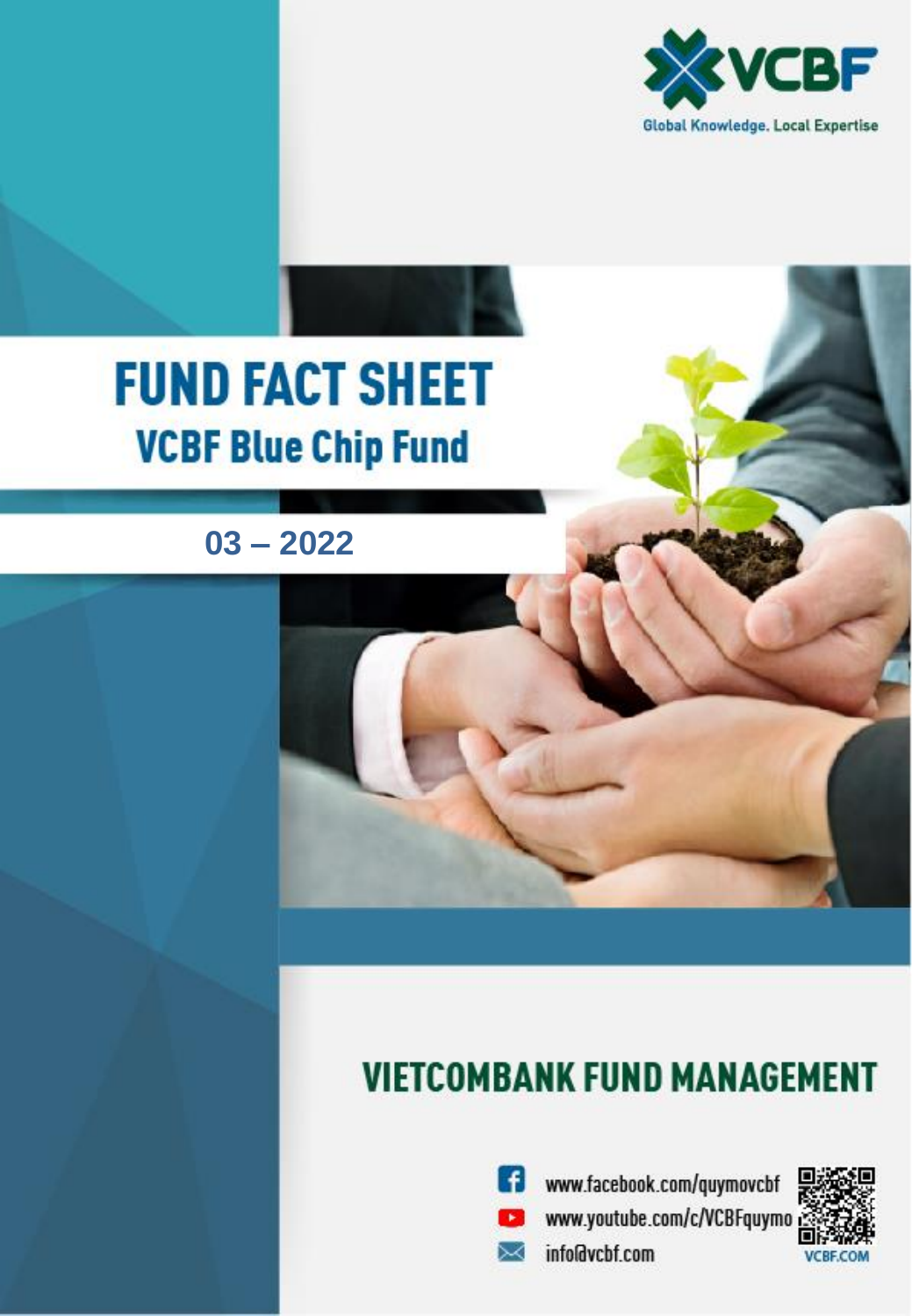## **VCBF BLUE CHIP FUND - BCF**

#### **Fund Description**

The investment objective of the Fund is primarily to provide medium to long term capital appreciation.

#### **Fund Data**

**Total Net Asset Value: VND 426,166,927,963 NAV per unit: VND 31,226.08 Inception: 22 August 2014 Trading day: Weekly on Wed Maximum subscription fees: 2% Management fee: 1.9%** 

#### **Fund Benchmark Return**

The benchmark of the fund is VN100 Index. VN100 Index means the index of 100 largest market capitalization and high liquidity stocks on the HSX.

#### **Fund Managers**

M.Fin. Nguyen Thi Hang Nga, CFA M.Fin. Duong Kim Anh

#### **Fund Strategy**

- The Fund will invest up to 100% of its Net Asset Value in listed equities with large market capitalization and good liquidity.
- The Fund will primarily invest in a diversified portfolio of stocks listed on the HSX and HNX which have a large market capitalization and are liquid. Stocks with large market capitalization are considered as those with market capitalization larger than the hundredth largest stock listed on the HSX.
- The Fund follows a blend of value and growth style of investing.
- The Fund will follow a bottom-up approach to selecting stocks for investment, focusing on the individual attributes of a company, and choosing companies across sectors.

| <b>Return (w/o subscription fees)</b>    | <b>Fund</b> | <b>Benchmark</b> |
|------------------------------------------|-------------|------------------|
| <b>Since inception (compound return)</b> | $16.1\%$    | $13.1\%$         |
| YTD                                      | $6.0\%$     | $-1.6\%$         |
| Benchmark of the fund is VN100 Index.    |             |                  |



#### **NAV per Unit**